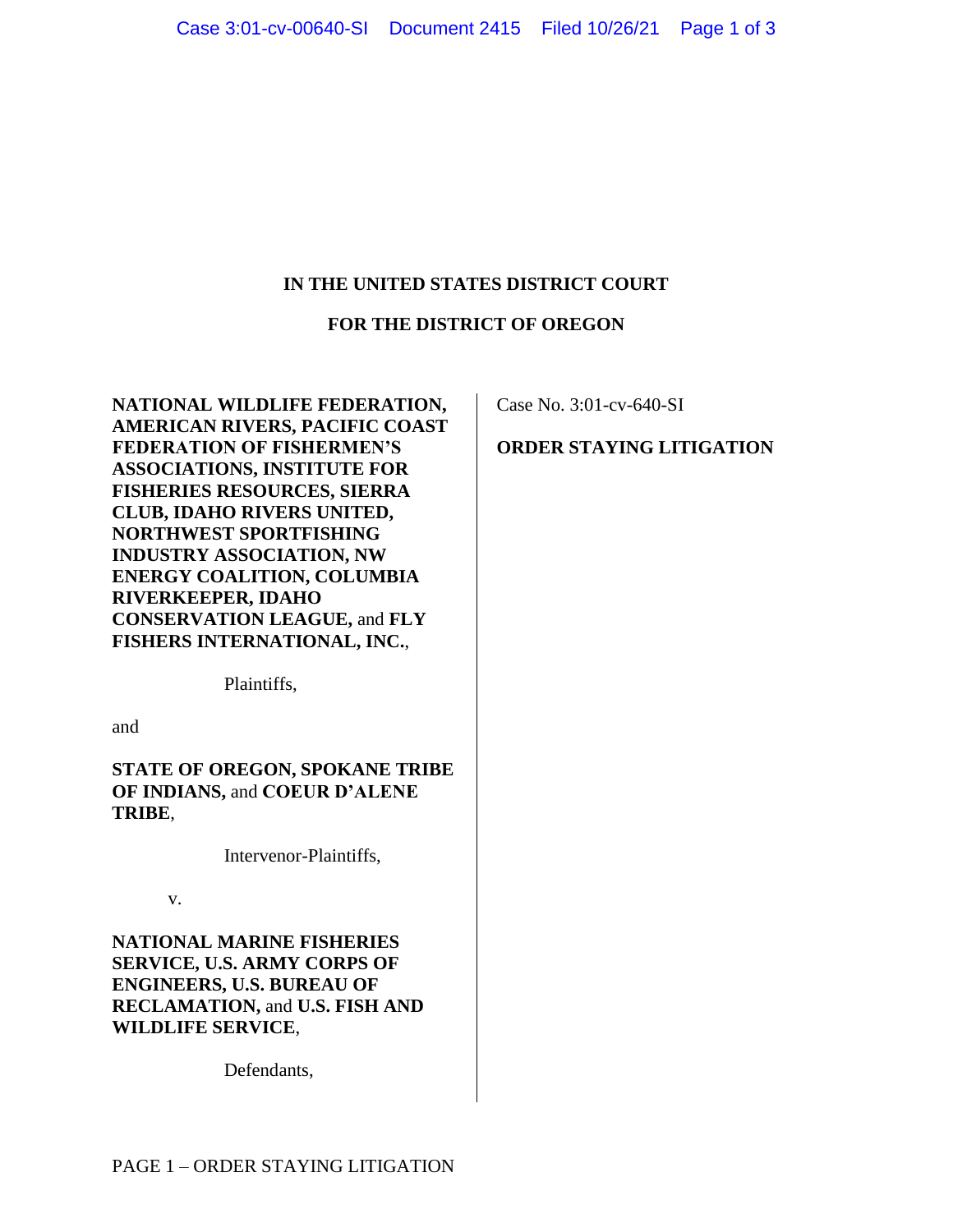and

**PUBLIC POWER COUNCIL, COLUMBIA-SNAKE RIVER IRRIGATORS ASSOCIATION, NORTHWEST RIVER PARTNERS, CONFEDERATED SALISH AND KOOTENAI TRIBES, STATE OF MONTANA, INLAND PORTS AND NAVIGATION GROUP, STATE OF IDAHO,** and **KOOTENAI TRIBE OF IDAHO**,

Intervenor-Defendants.

#### **Michael H. Simon, District Judge.**

This lawsuit began in May 2001, more than twenty years ago. On January 20, 2021, Plaintiffs filed their Eighth Supplemental Complaint. Shortly thereafter, Intervenor-Plaintiff Spokane Tribe of Indians filed its Complaint-in-Intervention, followed by Intervenor-Plaintiff State of Oregon's Fifth Supplemental Complaint-in-Intervention, followed by Intervenor-Plaintiff Couer D'Alene Tribe's Complaint-in-Intervention. In July 2021, Plaintiffs and the State of Oregon filed motions for preliminary injunction. Pursuant to the parties' stipulation, briefing on these motions will not be complete for several more months.

On October 21, 2021, the parties filed their Joint Motion to Stay Litigation until July 31, 2022. This would include staying the two pending motions for preliminary injunction and all anticipated motions for summary judgment. The parties explain that they currently are in good faith discussions to resolve the entire litigation and that they have reached an agreement regarding short-term operations of the Federal Columbia River Power System, including spill operations, which is the subject of the pending motions for preliminary injunction. Only *amicus curiae* James M. Waddell opposes the parties' Joint Motion to Stay Litigation. Mr. Waddell